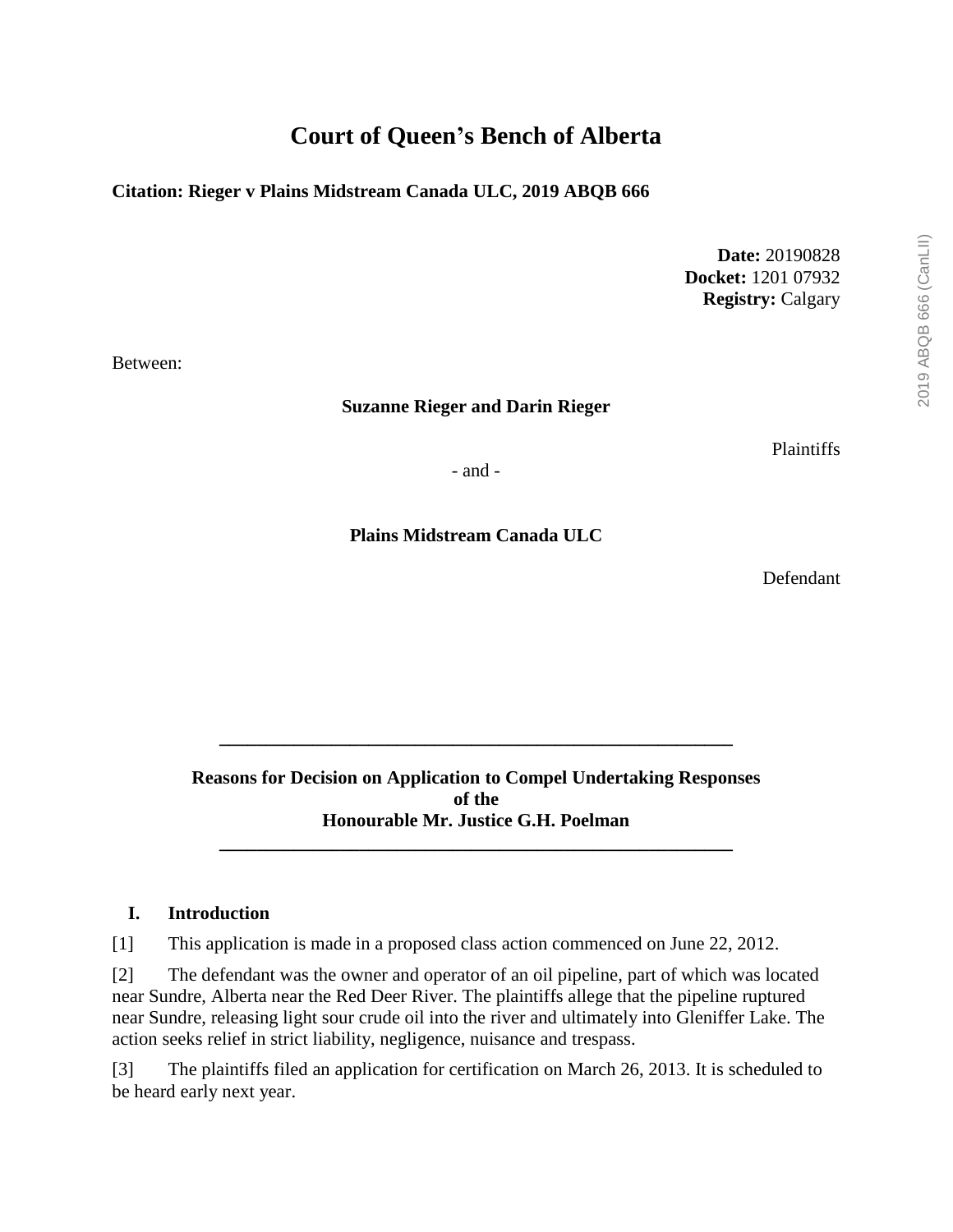[4] The parties have conducted cross-examinations on affidavits filed in preparation for the certification hearing. This application seeks to compel responses to undertakings refused by Greg Filipchuk, the deponent in affidavits submitted on behalf of the defendant.

# **II. Legal Principles**

[5] Important differences between cross-examinations on affidavits and examinations for discovery (both of which are now, confusingly, called "questioning" in the *Alberta Rules of Court*) explain why there are different tests for whether a witness may be compelled to give an undertaking to provide answers not immediately known or produce documents not present at the examination. Someone who is cross-examined on an affidavit is a witness for the purpose of a pending application, very much like a witness at trial: *Rozak Estate v Demas*, 2011 ABQB 239, 53 Alta. L.R.(5th) 368, para 38. The affidavit takes the place of a direct examination. The deponent is not, except incidentally, a party but a witness giving evidence relevant to the application.

[6] In contrast, someone examined for discovery answers questions as a party or, in the case of a corporation, the representative of that party or someone closely affiliated with the party (such as present or former employees and present or former auditors): rule 5.17. On an examination for discovery, the party is expected to be fully informed to answer questions on all matters relevant and material to the issues in the action: rules 5.25, 5.30 and 5.2(1). The broad scope of the questioning and the fact that the process is for the benefit of the examining party requires a more liberal approach to requiring undertakings to provide information not within the immediate knowledge of the party being examined: rule 5.30(1).

[7] Thus, witnesses cross-examined on affidavits are treated "with greater restraint as to undertakings" than parties being examined for discovery: *Rozak Estate*, para 41. Undertakings should only be directed where the deponent referred to information or documents in the affidavit (or must have reviewed information or documents to make the statements in the affidavit); or the undertakings relate to an important issue in the application and answering them would not be overly onerous and "would likely significantly help the court in the determination of the application": *Dow Chemical Canada Inc. v Shell Chemicals Canada Ltd.*, 2008 ABQB 671, 97 Alta. L.R. (4th) 182 (M), para 5.

[8] The approach taken to requesting a defendant to disclose information before certification of a class action is consistent with Alberta's restraint in requiring undertakings when being crossexamined on an affidavit. Many cases hold that there is no general right to pre-certification disclosure, because it would overburden and delay the steps toward a certification hearing: *Matthews v Servier Canada Inc.*, 1999 CarswellBC 411 (BCSC), paras 5 and 6; *Charlton v Abbott Laboratories Ltd.*, 2013 BCSC 21, para 44. Part of the concern is ensuring that precertification procedures do not become "bogged down" in issues going to the merits of the alleged causes of action: *Murray v Alberta (Minister of Health)*, 2007 ABQB 231, para 13.

[9] The court has discretion whether to order pre-certification disclosure: *Pro-Sys Consultants Ltd. v Microsoft Corp.*, 2013 SCC 57, 364 D.L.R. (4th) 573, para 119. In judicially exercising that discretion, British Columbia cases hold that the court will require the party seeking production to demonstrate that the records are "necessary in order to inform the certification process": *Matthews*, para 5; *Charlton*, para 35.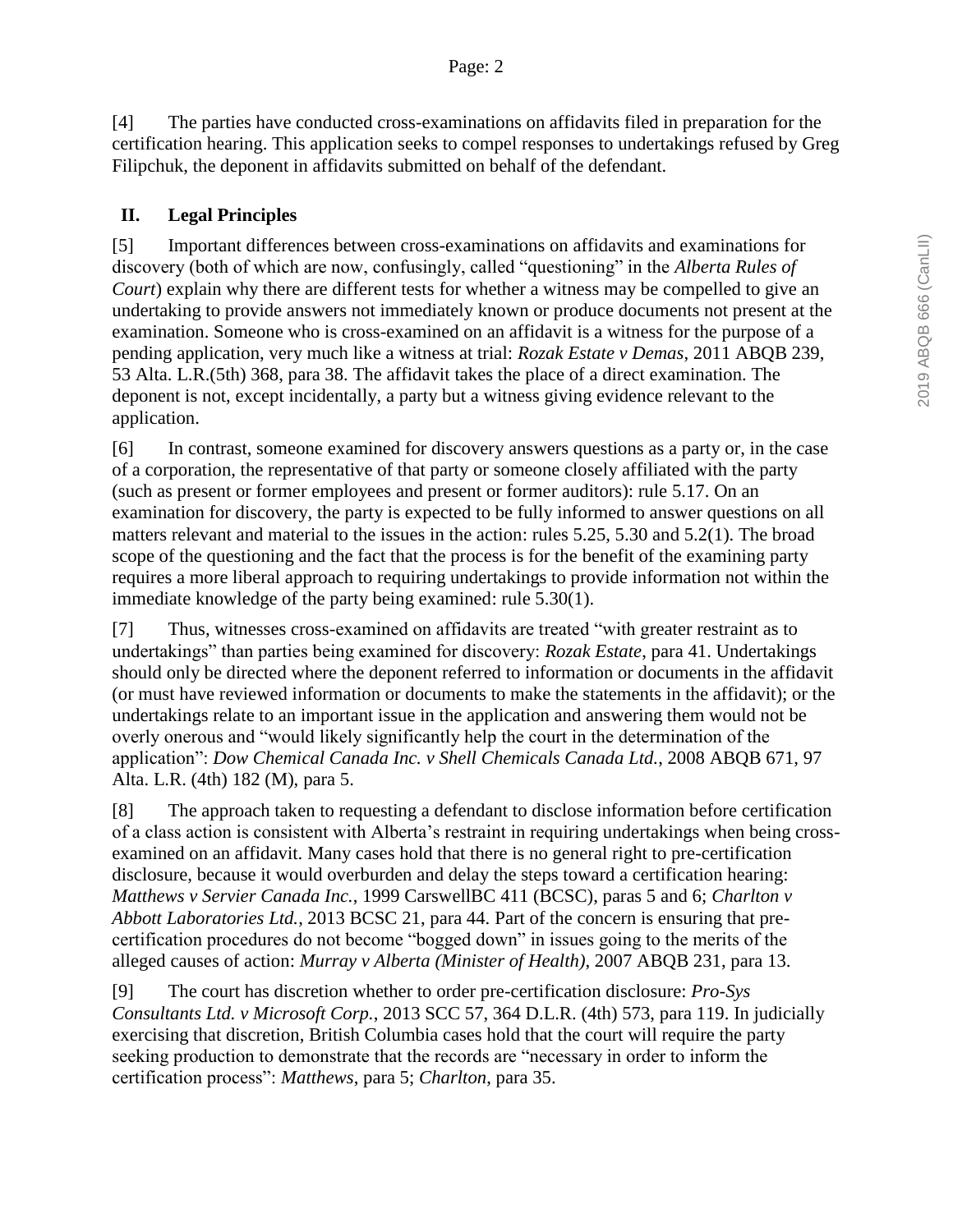[10] Thus, both the general test on whether to enforce undertakings arising from crossexamination on an affidavit and the test for disclosure before certification of a class action require focusing on the issue to be determined at the application. In contrast to other jurisdictions, in Alberta there is a presumptive right to cross-examine on an affidavit: rule 6.7. Thus, for practical purposes disclosure requests before certification hearings usually arise in the context of undertaking requests made during the cross-examination. In my view, there is no material difference between the *Dow Chemical* rule that the undertaking answer would likely significantly help in determination of the application and the British Columbia rule that the party seeking production must demonstrate that the information is necessary to inform the certification process.

[11] Relevance for the purpose of certification is determined by the five requirements set out in section 5(1) of the *Class Proceedings Act*, S.A. 2003, c. C-16.5. In brief, certification requires that the pleadings disclose a cause of action, there be an identifiable class of two or more persons, the claims of the prospective class members raise one or more common issues, a class proceeding would be the preferable procedure for the fair and efficient resolution of the common issues, and there is an appropriate proposed representative. The first requirement can be addressed by examining the pleadings; there must be a sufficient evidentiary record for the remaining four requirements: *Murray*, para 11.

[12] Section 5(2) includes a list of factors which, at minimum, the court must consider when determining whether a class proceeding would be the preferable procedure (the fourth requirement identified in section 5(1)). Those factors include consideration of other proceedings or other means of resolving the claims. The preferability inquiry must be conducted in the context of the three principal goals of class actions, namely judicial economy, behaviour modification and access to justice, but the ultimate question is whether other available means of resolution are preferable, not whether a class action would fully achieve those goals: *AIC Limited v Fischer*, 2013 SCC 69, [2013] 3 S.C.R. 949, paras 22 and 23. The party seeking certification has the onus of showing that the class proceeding would be a fair, efficient and manageable method of advancing the claim and that it would be preferable to any other reasonably-available means of resolution: *AIC*, para 48.

# **III. Findings**

# **A. Overview**

[13] The undertakings seek documents and information about communications between the defendant and members of the proposed class about an extensive claims and settlement process implemented after oil was released into the Red Deer River. Affidavits sworn by Mr. Filipchuk and documents he provided in response to uncontested undertakings indicate that the defendant took steps to control the effects of the release and work with authorities, community members, landowners and residents on a clean-up and remediation program. It also very quickly implemented a settlement process.

[14] These steps included issuing a series of "Information Updates" available to all interested persons. Settlements were concluded with 517 residents and property owners, each of whom signed releases of further claims. Copies of the releases, with names, locations and amounts redacted, were provided to the plaintiffs and form part of the record on this application.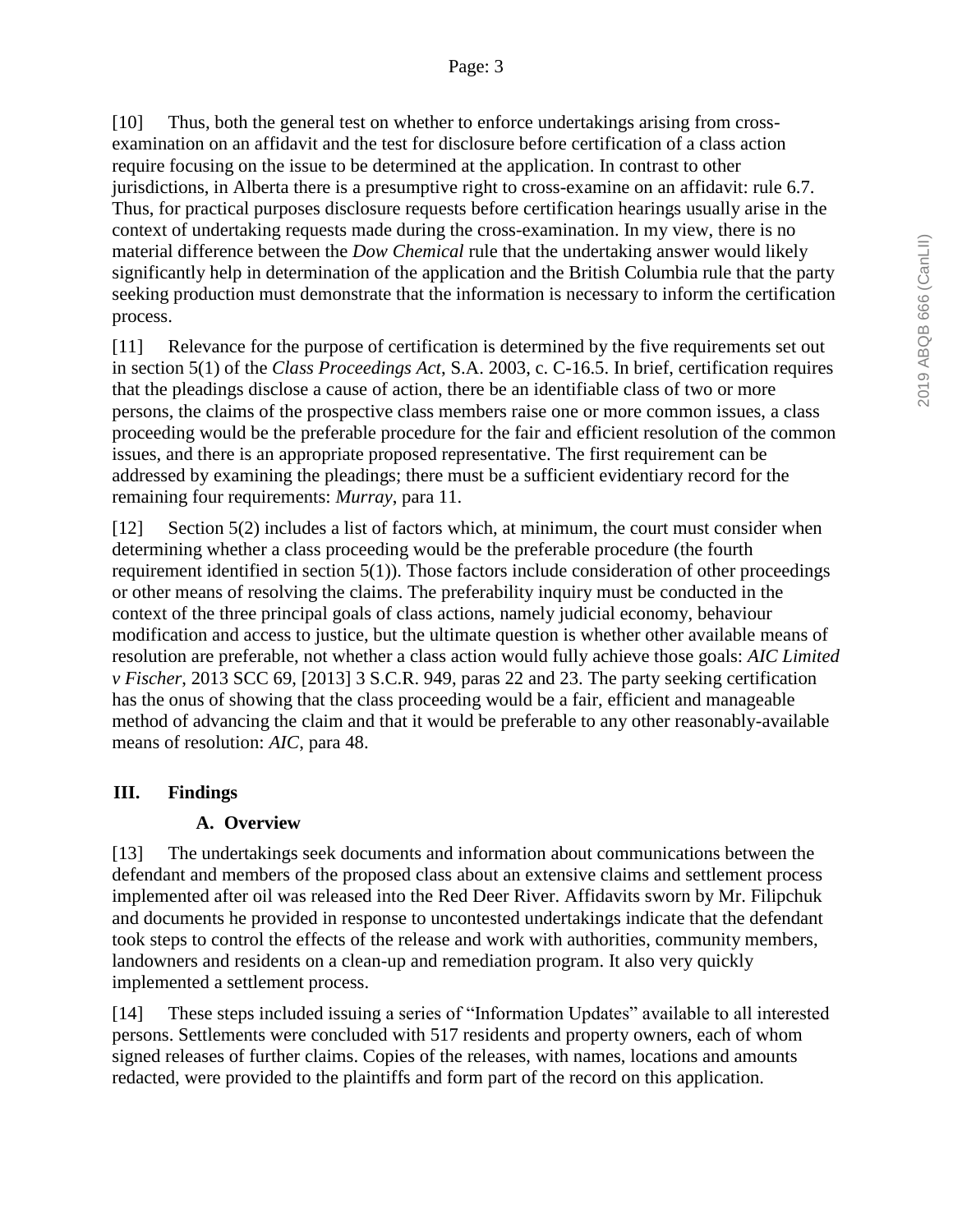[15] The undertakings that remain in dispute seek documents and information about communications between the defendant and members of the proposed class about the claims and settlement processes. If answered, the undertakings would disclose contents of the emails from persons communicating with the defendant about claims, the names of people who called a tollfree line established by the defendant, the list of contacts through a portal on the defendant's website, the total compensation paid to the 517 claimants who settled, and the "top and bottom" compensation paid to individuals.

[16] As indicated earlier, it must be determined whether the requested information would likely significantly help determine the certification application or, which is the same thing, is necessary to the certification process. Thus, the disputed undertakings should be considered in the context of the five requirements for certification identified in section 5(1). It cannot seriously be contended that the requested information significantly bears on whether the pleadings disclose a cause of action, whether there is an identifiable class of two or more persons or whether there is a proper representative plaintiff. In any event, I am satisfied that these will not be a basis for the defendant's objection to certification.

[17] Likewise, it does not seem that whether there are common issues will be a serious point of contention. The plaintiffs submit that settlements and their details (including location of lands owned or occupied by settling parties) may help establish some basis in fact for wrongdoing, because even *ex gratia* settlements may help to establish the fact of wrongdoing. However, this is not a persuasive argument for necessity of the undertakings. The certification stage does not involve an assessment of the merits of the claim but rather the focus is on the form of the action: *Pro-Sys Consultants Ltd.*, paras 99-104; *AIC*, para 39.

[18] In any event, to the extent the plaintiffs rely on settlements as some evidence of wrongdoing, the affidavits, cross-examination and undertaking responses of Mr. Filipchuk contain extensive information about the process by which settlements were completed and contents of general communications from the defendant to affected residents and landowners. Whether there is a geographical pattern of settlements that might be relevant to establishing liability has no bearing at this stage, because the plaintiffs' proposed class definition involves a broad "imperfect quadrangle" defined by particular highway numbers.

[19] The defendant's main argument at the certification hearing likely will be that a class action would not be the preferable procedure for a fair and efficient resolution of the common issues, because the claims have been the subject of other proceedings, namely the defendant's claims and settlement process, that were fair and advanced the goals of access to justice. As I stated earlier, there have been 517 settlements. Plaintiff's counsel was unable to provide me with an estimated total class size for comparison purposes.

[20] The plaintiffs raise concerns about whether the defendant adequately informed potential class members about their rights before making settlement agreements with them. Part of their concerns relate to whether the defendant should have engaged in settlement negotiations without notifying plaintiffs' counsel because of a *sui generis* relationship between counsel for a proposed representative plaintiff and proposed class members, as addressed in *Lundy v VIA Rail Canada Inc.*, 2012 ONSC 4152, paras 28-39; and *Fantl v Transamerica Life Canada*, 2008 CarswellOnt 2249, paras 49-51 and 78-80. More significantly, there is the question whether a defendant in a proposed class action, if seeking to settle with proposed class members, should disclose the existence of a proposed class action to ensure the alternative resolution procedure is fair and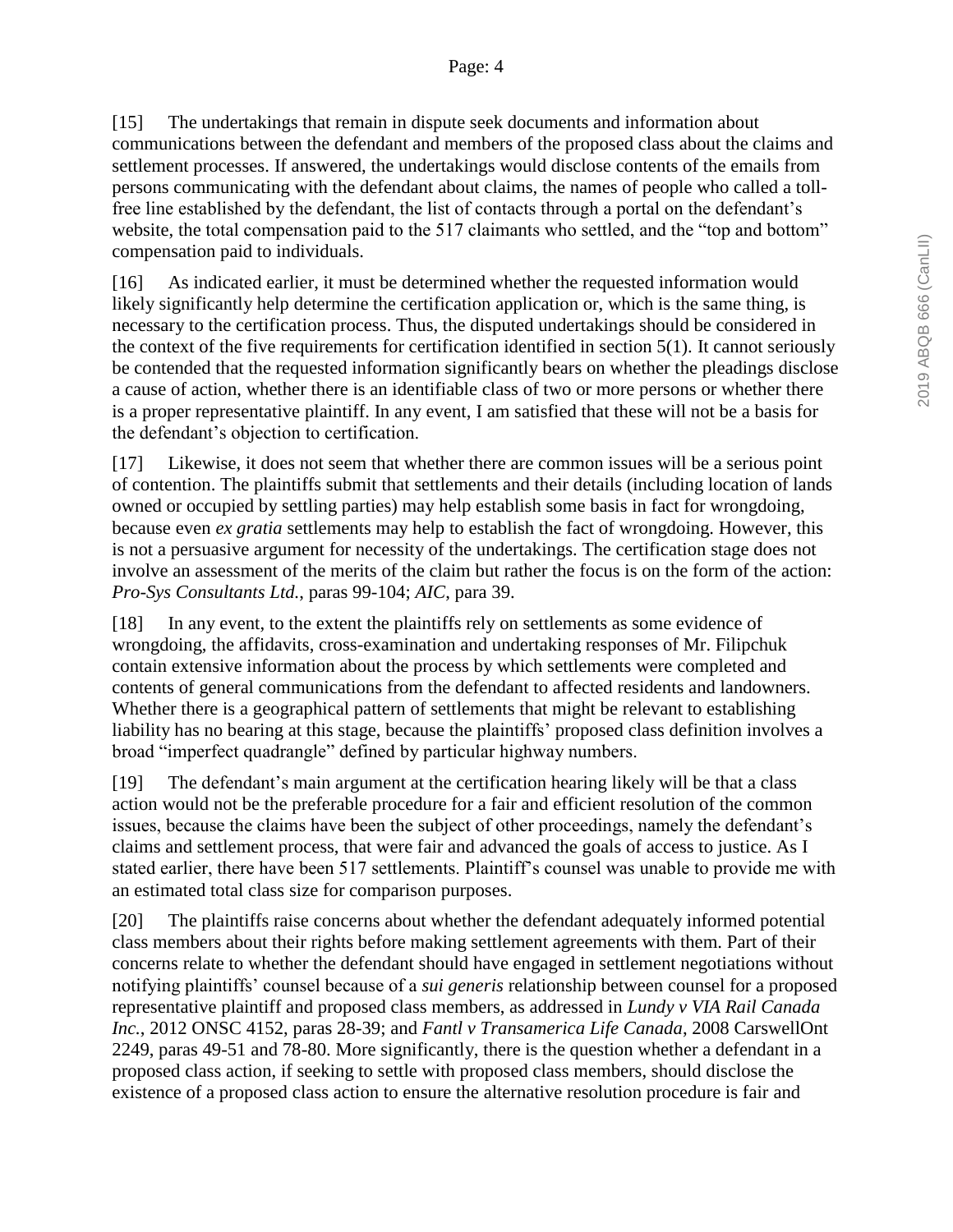claimants are adequately informed of their rights: *Pearson v Inco Ltd.* (2001), 57 O.R. (3d) 278 (S.C.J.), para 18; *Lewis v Shell Canada Ltd.* (2000), 48 O.R. (3d) 612 (S.C.J.), paras 12-19.

[21] Given the position taken by the defendant, the process it followed in settling with 517 claimants may be relevant at the certification hearing. However, a certification hearing is not the occasion for a detailed inquiry into all aspects of the processes followed by the defendant. More to the point, that is not what is sought on this application to compel undertakings.

# **B. Disputed Undertakings**

[22] I turn now to the specific undertakings on which a ruling is sought. Again, the test is whether the information requested would significantly help in determining the certification issue or is necessary to inform the certification process.

[23] In my view, none of the undertakings seek information that meets the test for compelling answers to undertakings before certification. In particular:

- Undertaking 3 asks for 127 emails received by the defendant in its claims inquiries process. Reviewing the contents of communications would not, in my view, significantly help the court determine whether there is a preferable alternative resolution process.
- Undertaking 5 requests the list of people who called a toll-free line. Identifying individuals who contacted the defendant adds nothing to an analysis of whether this action should be certified.
- Undertaking 10 requests the list of contacts made through a website portal. As with the list of individuals who contacted the toll-free number, these particulars are of no use to the court in deciding whether to certify the action.
- Undertaking 13 requests advising of the total compensation paid. The total settlement amount is of no relevance to the certification hearing. One global number, without taking into account the variables involved in each settlement, is meaningless at this stage of the proceedings. At best, it would be of some limited tactical use to the plaintiffs, but that is not the test for relevance.
- Undertaking 14 requests the "top and bottom compensation paid." Again, these numbers by themselves have no relevance on a certification hearing, and would be of doubtful relevance (except for tactical purposes) if certification is granted. There are too many variables involved in each settlement to make this information relevant.

[24] Some of the concerns raised by the plaintiffs are not the subject of the requested undertakings. Thus, the undertakings do not request information about whether the claimants who settled were given information that a proposed class action had been commenced or whether the settling claimants were otherwise aware of that information. If those facts are important to the certification hearing, the parties must make their arguments based on the record before me. The arguments might include submissions on who has the onus of proof on that point and what inferences, adverse or otherwise, should be drawn from the evidence in hand.